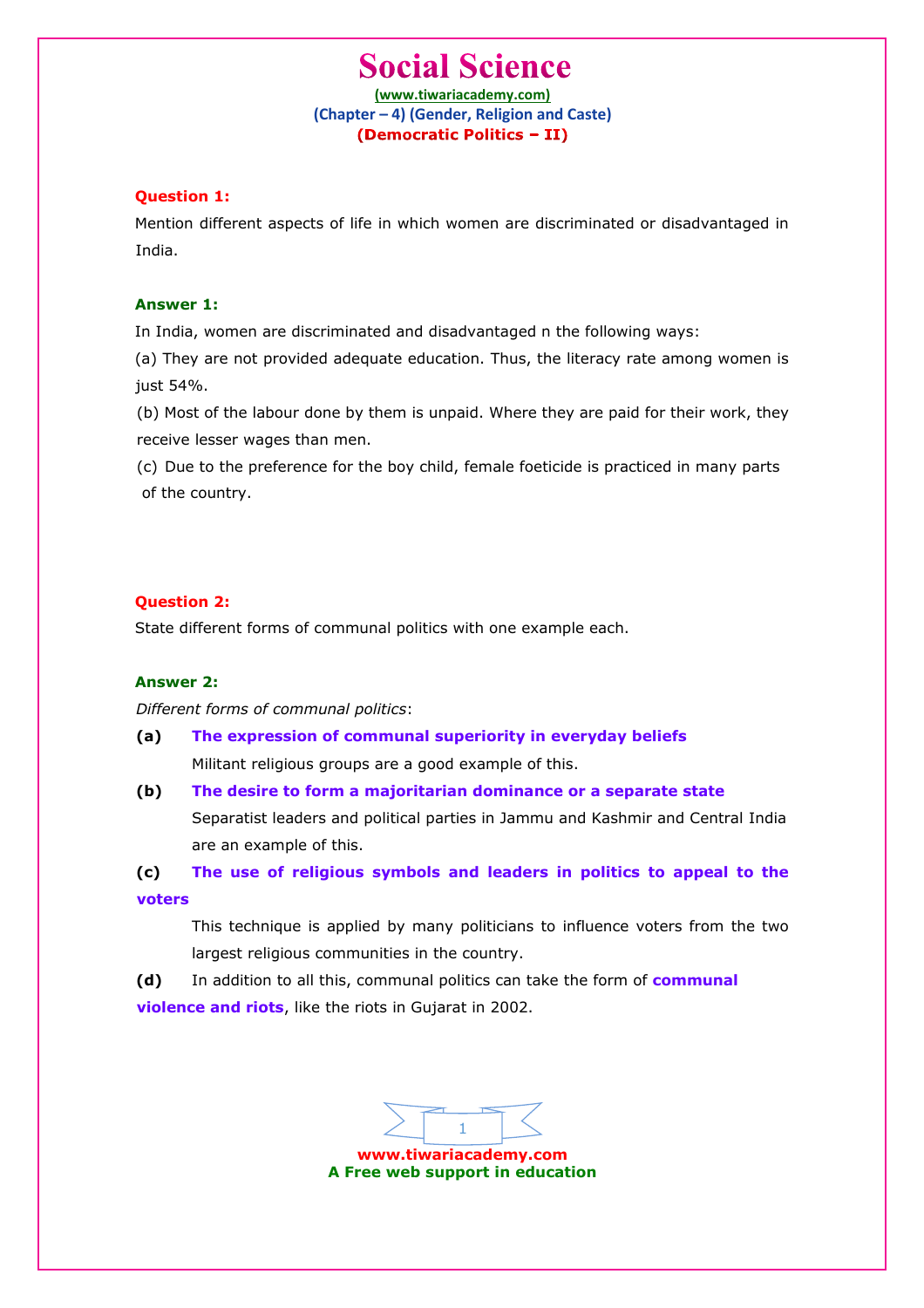**(www.tiwariacademy.com) (Chapter – 4) (Gender, Religion and Caste)**

## **Question 3:**

State how caste inequalities are still continuing in India.

### **Answer 3:**

Caste inequalities have not completely disappeared from India. Even today, most people marry within their own caste or tribe. Despite constitutional prohibition, untouchability has not ended completely. Education is not easily available to the so called 'low castes'. Economic status is closely linked to the caste system. In modern India, like in pre-independence India, the poor are mostly the 'low castes' while the rich are the 'high castes', thereby showing that caste inequalities are still continuing in India.

#### **Question 4:**

State two reasons to say that caste alone cannot determine election results in India.

#### **Answer 4:**

Caste alone cannot determine election results in India because: No parliamentary constituency has a clear majority of one single caste. No party wins all the votes of a particular caste.

### **Question 5:**

What is the status of women's representation in India's legislative bodies?

#### **Answer 5:**

When it comes to representation of women in legislative bodies, India is among the bottom group of nations in the world. Women's representation has always been less than 10% in Lok Sabha and 5% in the State Assemblies.

On the other hand, the situation is different in the case of local government bodies. As one-third of seats in local government bodies (panchayats and municipalities) is reserved for women, there are more than 10 lakh elected women representatives in rural and urban local bodies.

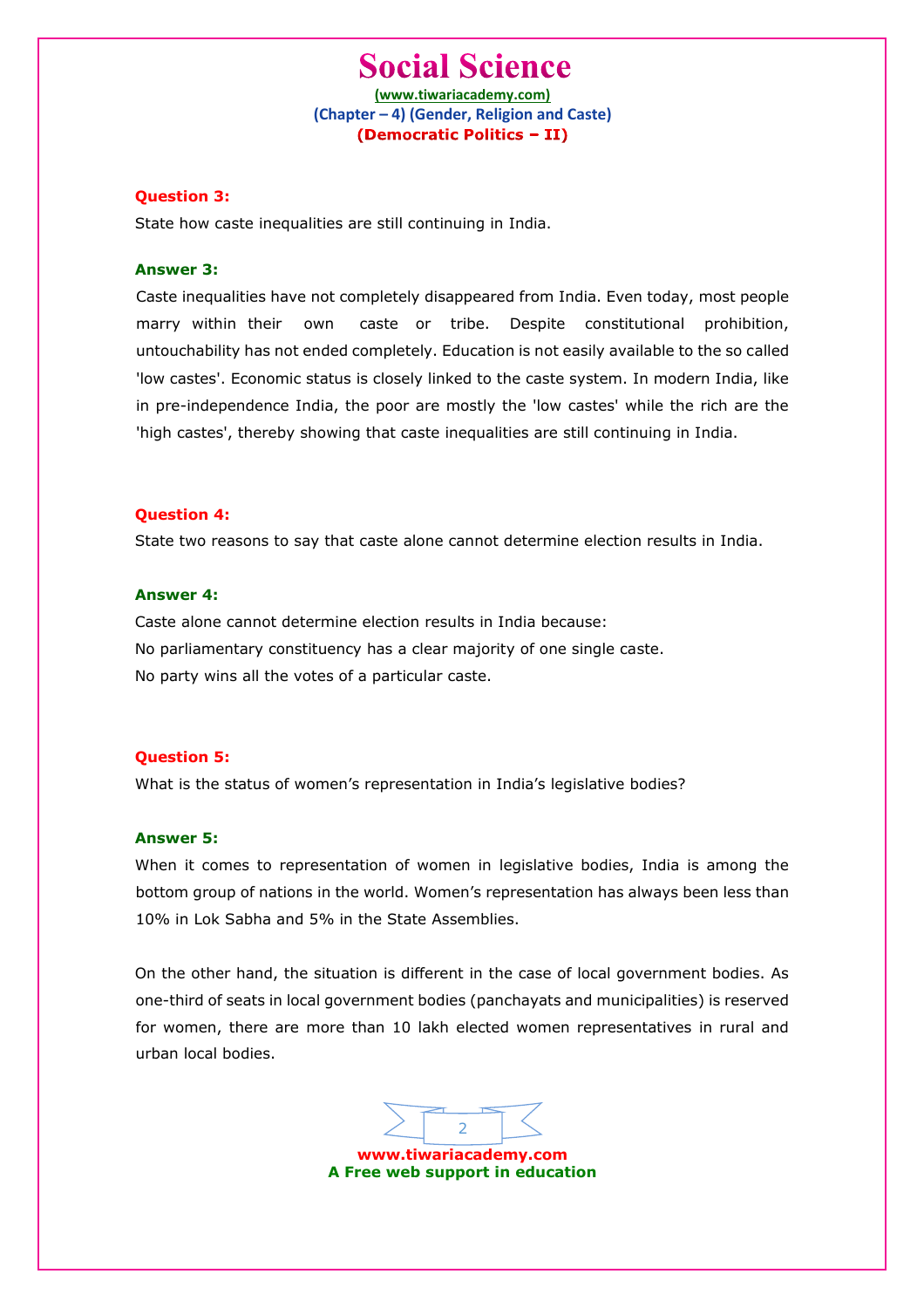**(www.tiwariacademy.com) (Chapter – 4) (Gender, Religion and Caste)**

## **Question 6:**

Mention any two constitutional provisions that make India a secular state.

#### **Answer 6:**

Two constitutional provisions that make India a secular state are: The Constitution provides to all individuals and communities freedom to profess, practice and propagate any religion, or not to follow any.

The Constitution prohibits discrimination on grounds of religion.

## **Question 7:**

When we speak of gender divisions, we usually refer to:

- **(a)** Biological difference between men and women
- **(b)** Unequal roles assigned by the society to men and women
- **(c)** Unequal child sex ratio
- **(d)** Absence of voting rights for women in democracies

## **Answer 7:**

**(b)** Unequal roles assigned by the society to men and women

### **Question 8:**

In India seats are reserved for women in

- **(a)** Lok Sabha
- **(b)** State Legislative Assemblies
- **(c)** Cabinets
- **(d)** Panchayati Raj bodies

#### **Answer 8:**

**(d)** Panchayati Raj bodies

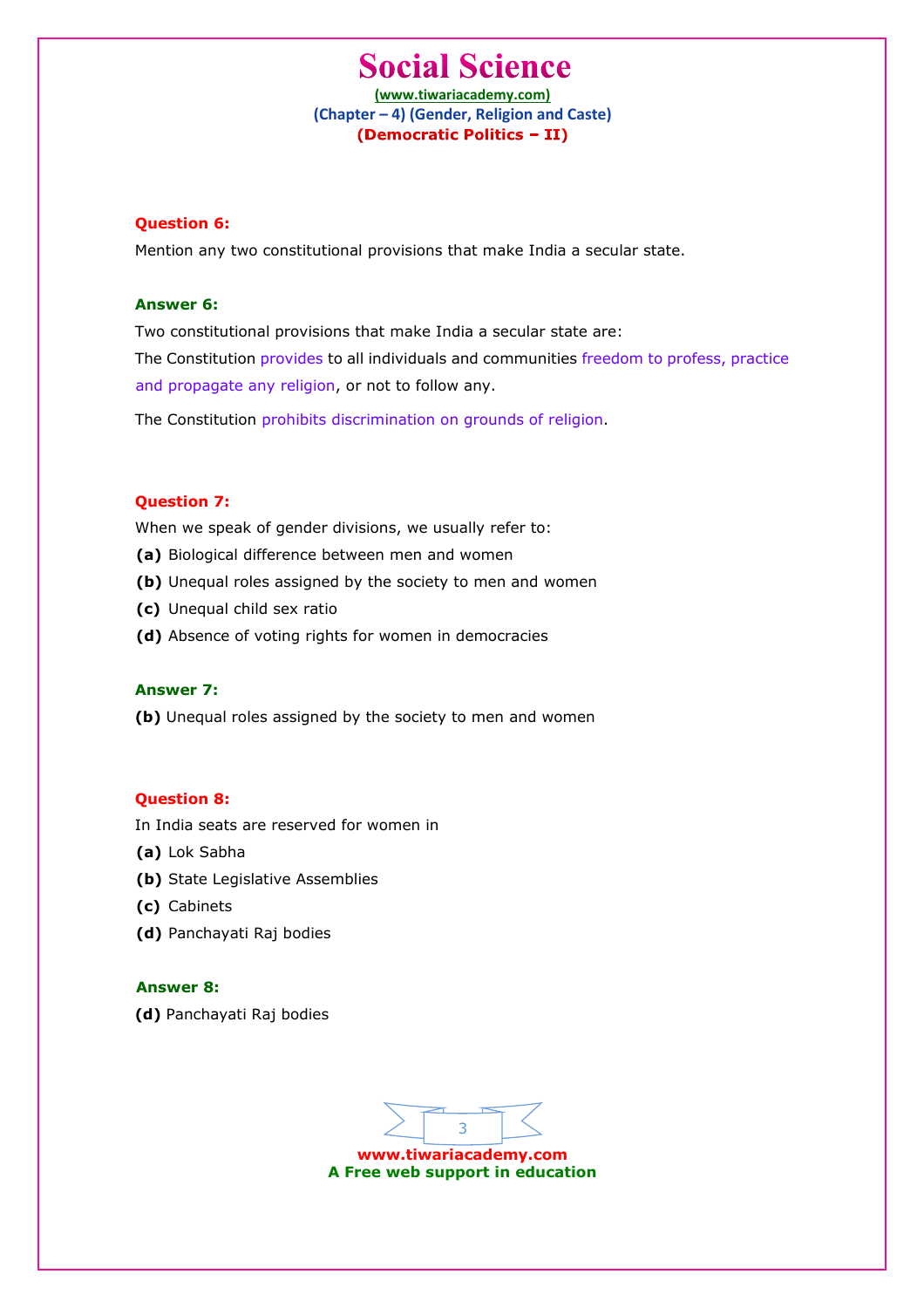**(www.tiwariacademy.com) (Chapter – 4) (Gender, Religion and Caste)**

## **Question 9:**

Consider the following statements on the meaning of communal politics. Communal politics is based on the belief that:

- **A.** One religion is superior to that of others.
- **B.** People belonging to different religions can live together happily as equal citizens.
- **C.** Followers of a particular religion constitute one community.
- **D.** State power cannot be used to establish the domination of one religious group over others.

Which of the statements is/are correct?

- **(a) A**, **B**, **C** and **D**
- **(b) A**, **B** and **D**
- **(c) A** and **C**
- **(d) B** and **D**

#### **Answer 9:**

**(c) A** and **C**

### **Question 10:**

Which among the following statements about India's Constitution is wrong? It

- **(a)** prohibits discrimination on grounds of religion
- **(b)** gives official status to one religion
- **(c)** provides to all individuals freedom to profess any religion
- **(d)** ensures equality of citizens within religious communities

#### **Answer 10:**

**(b)** gives official status to one religion

#### **Question 11:**

Social divisions based on \_\_\_\_\_\_\_\_\_\_\_\_\_\_\_\_ are peculiar to India.

## **Answer 11:**

Social divisions based on caste are peculiar to India.